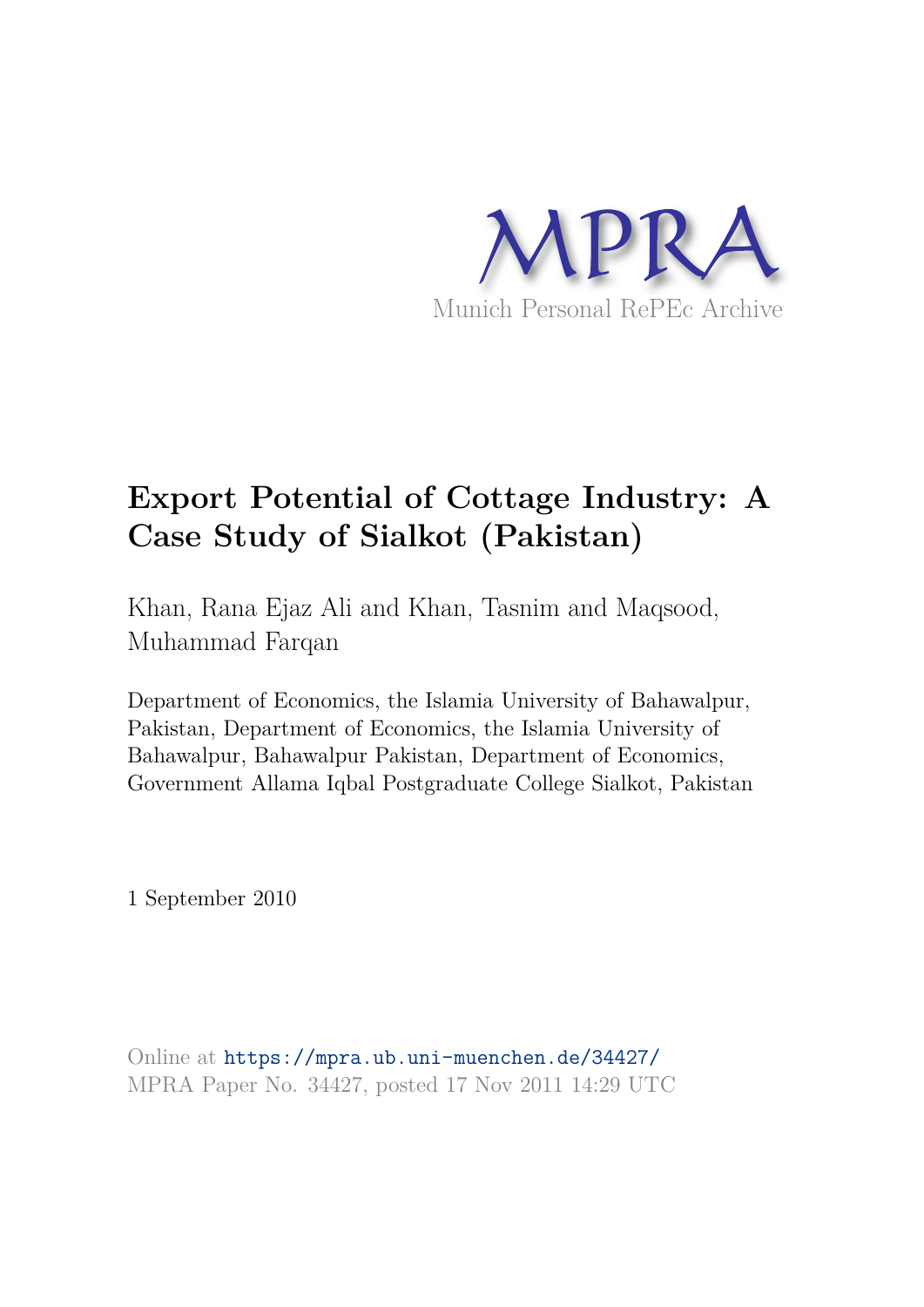## **Export Potential of Cottage Industry: A Case Study of Sialkot (Pakistan)**

#### **Rana Ejaz Ali Khan**

*Department of Economics, the Islamia University of Bahawalpur, Pakistan*  Tel: (off) +92 62 9255456 ext.433. (Cell) +92 345 8724744 E-mail: ranaejazalikhan@iub.edu.pk

#### **Tasnim Khan**

*Department of Economics, the Islamia University of Bahawalpur, Bahawalpur Pakistan*  Tel: +92 0346 8806011 E-mail: tasneem\_iub@hotmail.com

#### **Muhammad Farqan Maqsood**

*Department of Economics, Government Allama Iqbal Postgraduate College Sialkot, Pakistan*  Tel: (off) +92 52 9250502. (Cell) +92 333 8742684

E-mail: mianfurqan@hotmail.com

#### **Abstract**

Sialkot, the export city of Pakistan is earning \$900 million per annum by exports. The major exports are the sports goods, surgical instruments, leather products, martial art instruments, musical instruments and sports wear. All these products are value-added by cottage industry. How the export potential of cottage industry in Sialkot may be increased, that is the question. The current paper estimated the export potential of the cottage industry by measuring it through Cobb-Douglas production function. The data has been collected from 354 cottage industrial units selected by random sampling. The results explain that labor, capital, experience and education of entrepreneur, and working conditions enhance the export potential of the units. The labor is more used in cottage industrial units as compared to capital so the elasticity of export production with respect to labor is higher as compared to capital. The football making units and other sports goods producing units use a minor ratio of capital and largely depend upon labor for production. Although leather and surgical producing units use higher ratio of capital in production. The education and experience of the entrepreneur also lead to increased export production. The better working condition increases the export production by raising the productivity of labor. The study proposes the education and training of the individuals involved in cottage industry and provision of good working conditions by the Export Promotion Bureau, Sialkot Chamber of Commerce and Industry and vocational training institutes in their respective areas. The surprising results of the study are that credit availed by the units decrease the export production while distance to market from the unit raises the export production. The relationship between credit and export production explains the misutilization of credit while positive association between distance to market and export production explains the involvement of more number of household members in production in the units away from city as compared to the units situated near to market or city. The misutilization of loaning is needed to be checked.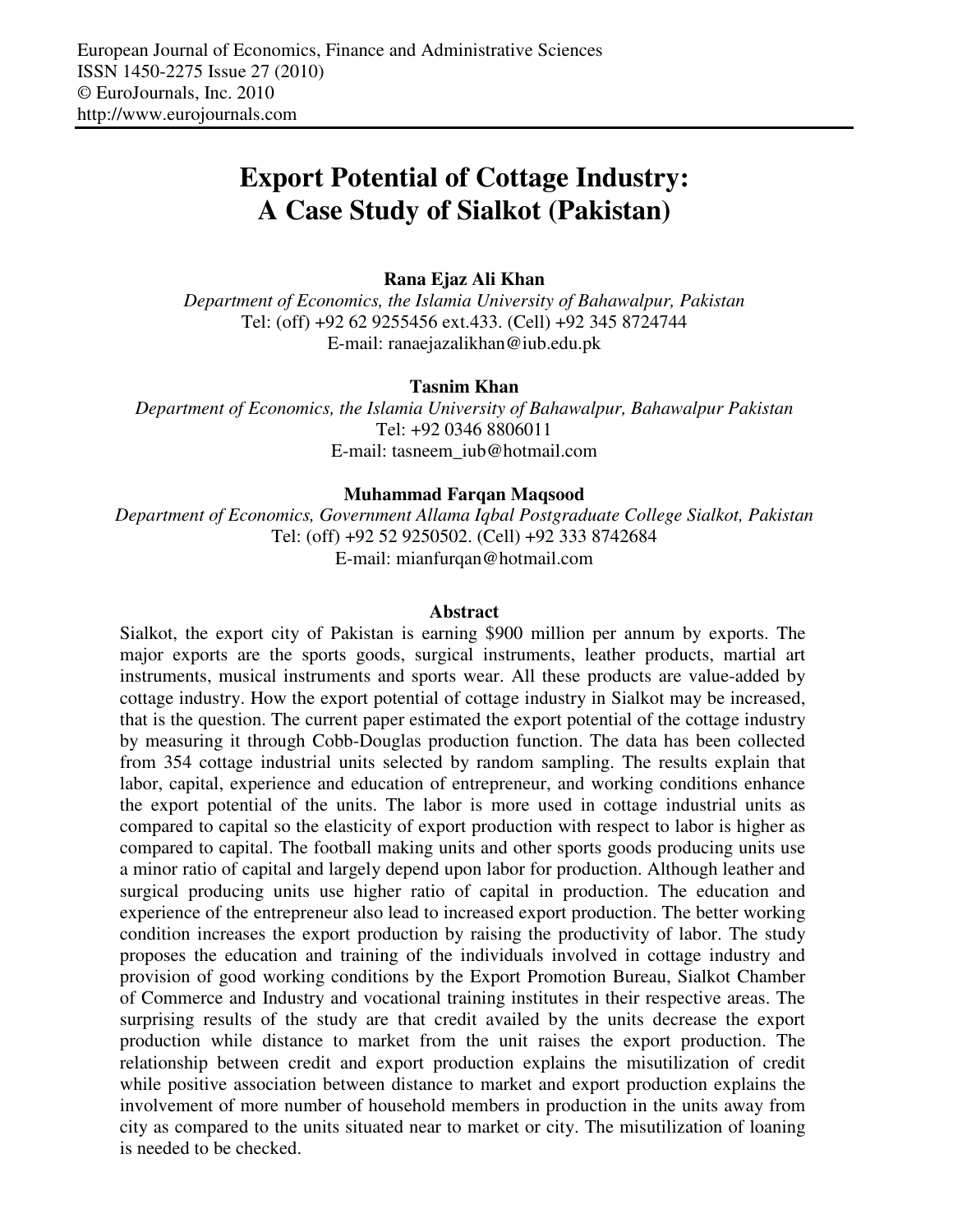#### **Keywords:** Cottage industry, Pakistan, Exports, Cobb-Douglas production function, Sialkot.

#### **1. Introduction**

Sialkot has international fame for its exports of sports goods, surgical instruments, leather products, martial art instruments, musical instruments and sports wear. Sports goods, surgical and musical instruments industries are more than a century old. The city is export-oriented hub and a nucleus of cottage industry. Almost all the manufacturing in these industries is exported to mainly USA and Europe under the band names of Nike, Adidas, Puma, Green Hill and a variety of other brands of surgical instruments, leather goods, leather wears, sports goods and sports wears.

There are more than ten thousand registered firms working in the city. Among them three industries are dominant i.e. of leather goods, surgical goods and sports goods. Sports goods exported from Sialkot are famous all over the word for their quality based on impeccable craftsmanship. Total exports of sports goods from Sialkot were amounted US \$ 76,189 thousands in 2008-09, and its share in the total exports was 1.46%.

There are more than 2800 firms manufacturing and exporting the surgical goods. The total world market for surgical instruments was US \$ 30 billion in 2008-09 and exports from Sialkot were US \$ 70920 thousands in 2008-09. The ratio of exports from Sialkot in the world exports of surgical instruments remained 4.23 percent and it had grown up by 34% from the previous year. Pakistan and particularly Sialkot is also an established name in the world for leather goods (leather gloves, leather garments, leather belts and other leather products). This sector contributes 6.5% to the total exports of Pakistan and provides employment to almost 250,000 people. The industry exported goods of worth of US\$ 104,497 in 2009-10.

Sialkot is exporting many other items like, Knives, Martial Arts, Cutlery, Musical instruments, Uniform Badges, Rice, Cotton rags and Nylon Goods, etc. It is earning more then US\$ 900 million per annum and the share reaches to 6% of the total exports of Pakistan. Mostly, these goods are produced in micro, small, medium and large firms. But all these are not produced under the in-house production facilities. Every exporter is backed up by local manufacturer called *"Maker"* (Ahmed, 2009). These makers also work as a middleman or subcontractors between exporters and local workers working in cottage industry. Cottage industrial units (CIUs) supply finished and semi-finished goods to exporters.

We will attempt to analyze the export potential of cottage industry of Sialkot in terms of export productivity of CIU through Cobb-Douglas and Transcendental production functions with explanatory variables of labour, capital, education of entrepreneur, experience of entrepreneur, life of cottage industry, availed credit, distance from market and working conditions of CIU. Export potential may also be affected by demand side factors like quality of product and price competition but we are looking into supply side factors to increase the export potential of CIU.

Cottage industry is not only important for under-developed countries but its importance has been equally felt in developed economies as well. It can play a vital role in the economic development of a developing economy like Pakistan. The major issues like unemployment and under-employment, balanced growth and the regional development may be tacked through it (Bahar, 2001). Cottage industry acts as a catalyst for transformation from lower level to high level of production. In many developing countries it has strategic importance through linkage with agriculture which in turn provides potential for progressive transformation of enterprises (Rubayat, 2009). Its importance can also be felt through utilization of massive manpower (Tarmidi, 2005; Brata, 2007; Ali, 2007). Analyzing the cottage industry of Sialkot may give some policy proposals not only to enhance the exports of Sialkot but also of other regions having cottage industrial base along with advantages of having elimination of regional disparity and declining unemployment and under-employment.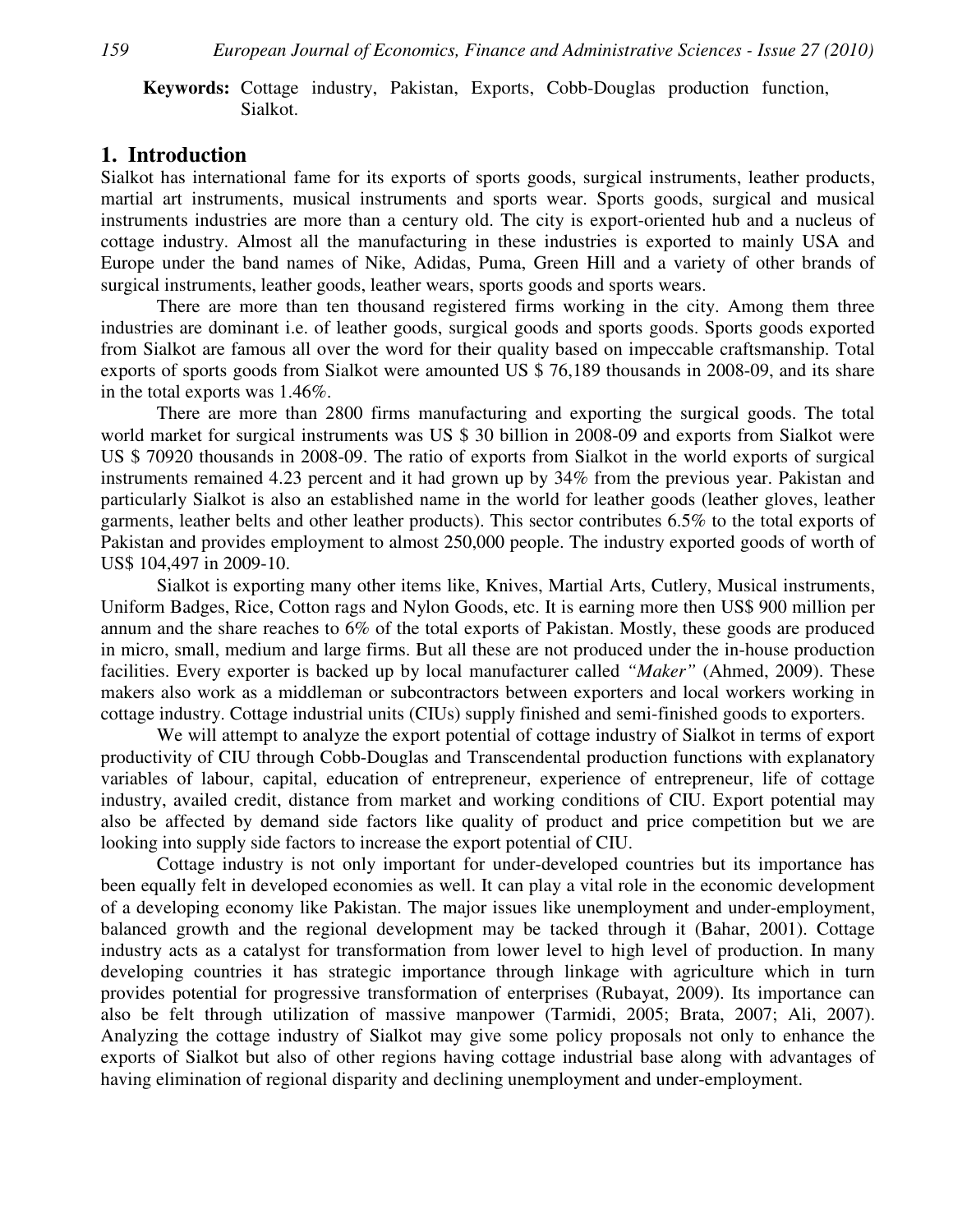#### **2. Theoretical Background, Model and Estimation Methods**

#### **2.1. Theoretical Background**

Cottage industry is a primary source of income for both urban and rural lower-middle class of Sialkot. There are few analytical studies about cottage industries in this city but a plethora of reports exists. The literature explains that cottage industry requires small plants and less capital equipment because they heavily rely on abundant labour. Manual dexterity remains the focus of micro/small scale units and cottage industry with unskilled labor. The school-aged children and housewives participate in preparatory work. The work force participating in micro/small scale units usually comes from proprietor families. Another distinguishing feature of cottage industry is that it suffers from lack of sufficient capital, low access to markets, low technical and educational training, low levels of productivity and wages, low access to formal credit (Rubayat, 2009; Junejo, et. al. 2009). The distinguishing feature of cottage industry of Sialkot is that most of the goods produced are exported.

In the recent literature, Wu and Cheng (1999) analyzed the supply and demand side factors for export performance of China's Township Village Enterprises. They concluded that export performance is negatively related with unit labor cost, foreign direct investment and transaction cost but positively with financial assistance and educational level of labor. However, majority of the studies have measured the export potential through gravity model. For instance, Akram (2008) measured export potential of Pakistan through gravity model and pseudo maximum likelihood method. The study concluded that trade between two countries is negatively affected by tariff to trade, distance between two trading countries and conflict between two trading partners. While it is positively affected by common boarder and common language. Eita and Jordaan (2007) applied the same model to see the export potential of wood products from South Africa. GDP of the importer and exporter country, population of exporter country and same language (English) of both countries positively while population of importer country negatively affects the export potential. Abedini (2009) has also analyzed the export potential of car industry of Iran by the same model. The study concluded that GDP of importing as well as exporting country, common language between two partners, degree of justice and law and car production capacity of exporter positively affects the exports but distance between two trading nations and tariff level of importing country negatively affects the exports.

In our analysis the focus is export potential of cottage industry, that is not directly exporting the products but supplying it to the makers. So we have used Cobb-Douglas and transcendental function to see the export potential of cottage industry. Theoretically an increase in labor and capital may lead to raise the level of export production. Similarly education of entrepreneur and experience of entrepreneur affects the export production of cottage industry positively (Ezechi, 1999; Ali, 2007; Remi, 2010). As the entrepreneur is more educated and experienced he can fully utilize the scarce resources. He can well manage the business, inputs, accounts, production, etc. Conceptually age of the cottage industrial unit may also positively affect the export production as the unit has traced expansion path, attained the optimum combination of factors of production during the course of time and obtained experience in different jobs within the unit. Most of all, such units are more trusted by the exporters/middlemen.

Finance for cottage industry is an important ingredient for boosting production. Generally the cottage industry does not have reach to formal credit which keeps the production lower and the household involved in the industry in lower-income group. Empirically the availability of credit positively affects the cottage industrial production (Ali, 2007; Bahar, 2001). It is assumed that distance of the CIU from market negatively affects the export production due to non-availability of proper transport, finance, inputs and skilled labour. Lastly the working conditions, theoretically affects the export production of CIU positively. In the good working conditions efficiency of the workers is increased which leads to increased export production of cottage industrial unit.

#### **2.2. Data and Model Specifications**

The empirical analysis is done by using cross sectional data collected from cottage industries of Sialkot through random sampling. We administered a questionnaire for the sample of 354 units of cottage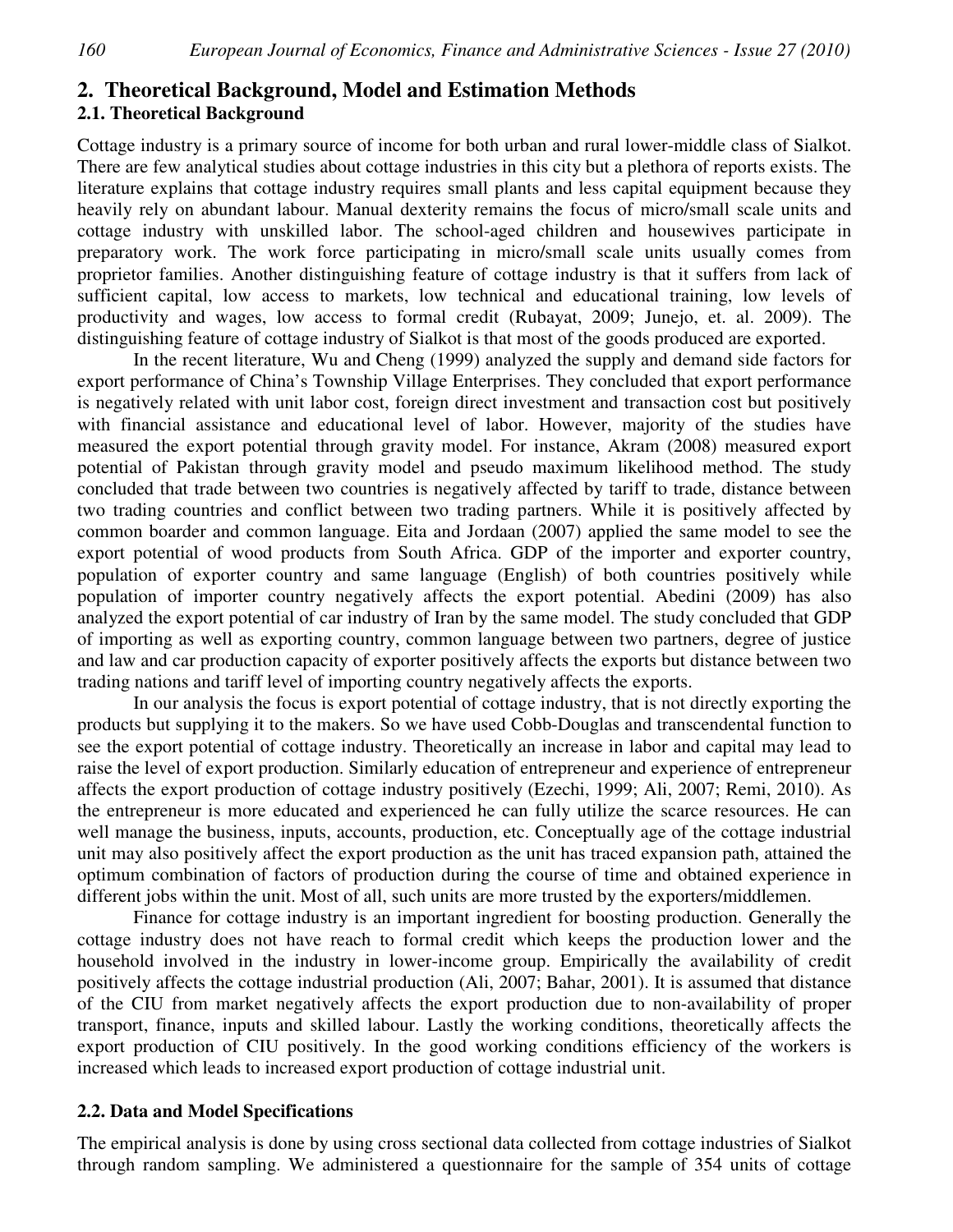industry producing exportable goods and thereafter interview of the head of unit make the data available.

We have used Cobb-Douglas production function and transcendental functions to see export potential of cottage industry. The general form of Cobb-Douglas production function is given as:

 $Q = a X_1^b X_2^c$ 

Where a, b and c are parameters while the general form of transcendental production function is given as:

 $Q = a X_1^b X_2^c e^{dX1+fX2}$ 

Where e is a natural logarithm base, b and c are partial coefficients of  $X_1$  and  $X_2$ , respectively while d and f are trans-parameters measuring the variability of b and c in response to changes in production scale and input substitution. If d and f are zero, equation becomes Cobb-Douglass production function.

The Cobb-Douglas and Transcendental model of export production of cottage industry is shown in equation 1 and 2 respectively.

 $EPC = a \text{ } LAB^{\beta} \text{ } LCAP^{\beta} \text{ } EDU^{\beta} \text{ } ACI^{\beta} \text{ } CRD^{\beta} \text{ } DIS^{\beta} \text{ } EXP^{\beta} \text{ } WRK^{\beta} \text{ } u$  (1) *EPC = a LAB1 CAP2 EDU3 ACI4 CRD5 DIS6 EXP7 WRK8 e*-*1LAB +* -*2CAP+*   $a3EDU + a4ACI + a5CRD + a6DIS + a7EXP + a8WRK u$  (2)

Where

EPC = Export Production of Cottage Industrial Unit (Rupees)

 $LAB = Labour$  (Hours supplied by total labour force of a unit in a month)

CAP = Capital (Value of Physical Capital in Rupees)

 $EDU = Educational$  of Entrepreneur (Index of Years of Education<sup>1</sup>)

ACI = Age of Cottage Industrial Unit (Years)

CRD = Credit (Rupees)

DIS = Distance form Market (Kilometers)

EXP = Experience of Entrepreneur (Years)

 $WRK = \text{Working Conditions}$  (Index of Working Conditions<sup>2</sup>)

 $U = Error Term$ 

For statistical estimation model is in natural logarithm form as shown in equation 3 and 4 for Cobb-Douglas and Transcendental Production respectively.

 $lnEPC = a + \beta_1 ln \, LAB + \beta_2 ln \, CAP + \beta_3 ln \, EDU + \beta_4 ln \, ACI + \beta_5 ln \, CRD + \beta_6 ln DIS + \beta_7 ln$  $EXP + \beta gln WRK + u$  (3)

 $lnEPC = a + \beta$ lln LAB +  $\beta$ 2ln CAP +  $\beta$ 3ln EDU +  $\beta$ 4ln ACI +  $\beta$ 5ln CRD +  $\beta$ 6ln DIS +  $\beta$ 7ln EXP +  $\beta$ *8ln WRK* +  $\alpha$ *ILAB* +  $\alpha$ 2*CAP* +  $\alpha$ 3*EDU* +  $\alpha$ 4*ACI* +  $\alpha$ 5*CRD* +  $\alpha$ 6*DIS* +  $\alpha$ 7*EXP* +  $\alpha$ 8*WRK* +  $\alpha$  (4)

Where in both the equation a is the constant, term  $\beta$ 1,  $\beta$ 2,  $\beta$ 3,  $\beta$ 4,  $\beta$ 5,  $\beta$ 6,  $\beta$ 7 and  $\beta$ 8 are slope coefficients of respective variables in equation 3 and 4 and term  $\alpha$ 1,  $\alpha$ 2,  $\alpha$ 3,  $\alpha$ 4,  $\alpha$ 5,  $\alpha$ 6,  $\alpha$ 7 and  $\alpha$ 8 shows the variability in  $\beta$ 1,  $\beta$ 2,  $\beta$ 3,  $\beta$ 4,  $\beta$ 5,  $\beta$ 6,  $\beta$ 7 and  $\beta$ 8 respectively to a change in production scale or input substitution.

#### **2.3. Estimation Methods**

 $\overline{a}$ 

The OLS (Ordinary Least Square) has been used to estimate the equation 3 and 4. Because both the equations are log linear in parameters and also fulfill the other assumptions of CLRM.

<sup>1</sup> Education of entrepreneur is measured as five years of education is equal to one, eight is equal to 2, ten is equal to 3 and so on.

<sup>&</sup>lt;sup>2</sup> Working conditions includes Availability of light, Fan, Safe drinking water, First aid and Building condition and one number is given to each facility for construction of index.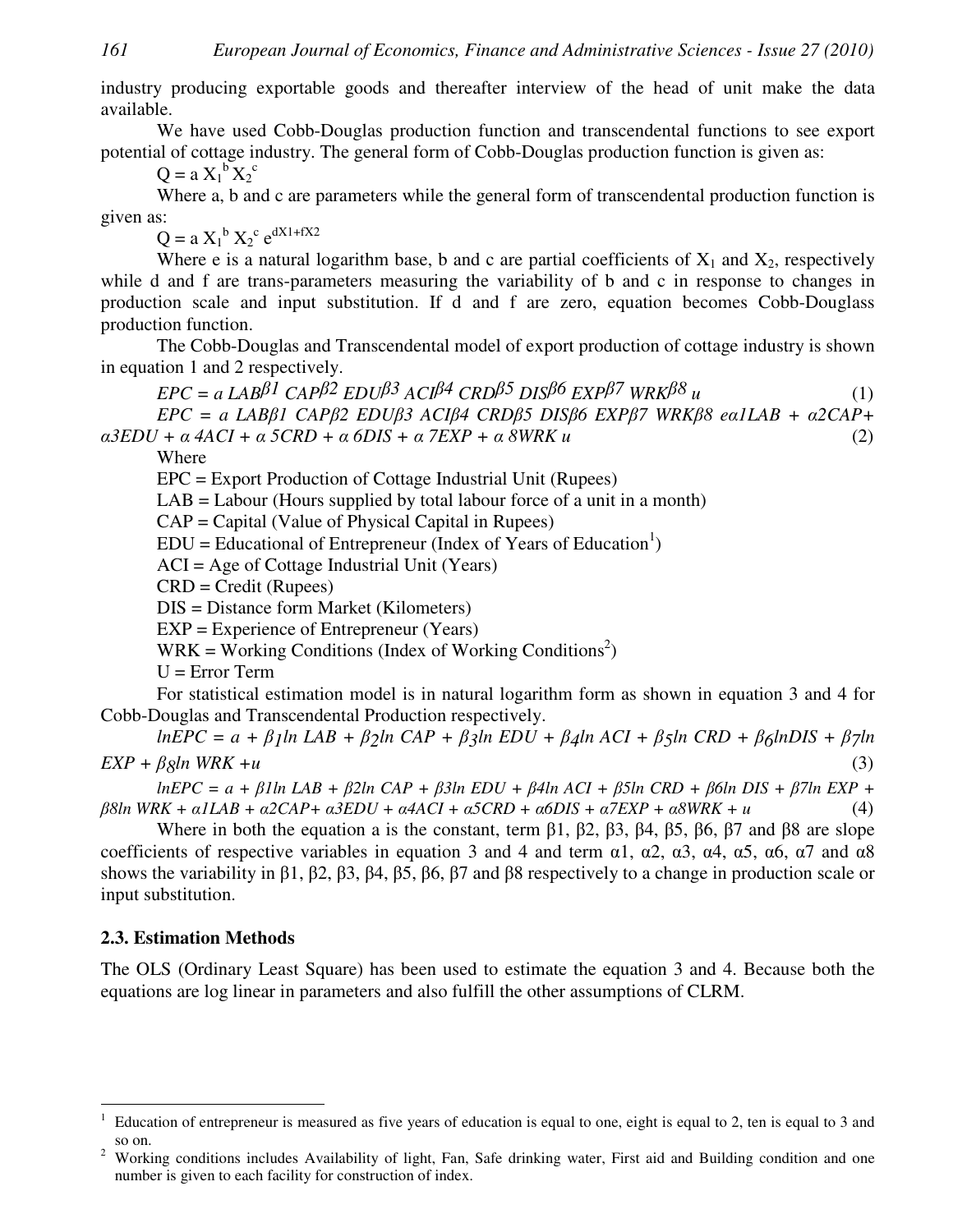#### **3. Empirical Results**

#### **3.1. Results of Cobb-Douglas Production Function**

The results of Cobb-Douglas production function are given in equation 5.

*LnEPC = 2.552599\* + 0.644675\*LnLAB + 0.253975\*LnCAP + 0.173293\*LnEDU + 0.095924\*\*LnDIS + 0.293923\*LnWRK + 0.179513\*LnEXP - 0.009205LnCRD - 0.018991LnACI* (5)

The parameters<sup>3</sup> shows that the labour, capital, education of entrepreneur, distance of market from CIU, working conditions of cottage industry and experience of entrepreneur positively affect the export production of cottage industry. The credit availed and age of CIU negatively but insignificant affects the export production of cottage industry.

Results of Transcendental production function are given in equation 6.

*LnEPC = 2.972721\* + 0.626075\*LnLAB + 0.276811LnCAP + 0.029957LnEDU - 0.099056LnDIS + 0.593381\*\*\*LnWRK + 0.074206LnEXP - 0.011093LnCRD - 0.081273LnACI + 4.73E-05LAB - 1.96E-06\*\*CAP + 0.043851EDU + 0.013810\*\*DIS - 0.115473WRK + 0.009082EXP + 1.82E-06CRD + 0.007637ACI* (6)

The parameters<sup>4</sup> of transcendental production function shows that only log of labour, log of working conditions of CIU, capital and distance of CIU from market significantly affects the export production of cottage industry. Remaining parameters are insignificant so we will consider only Cobb-Douglas production function.

#### **3.2. Measurement of Export Productivity**

|  |  |  |  | The export productivity of cottage industry (from Cobb-Douglas production function) is measured as |
|--|--|--|--|----------------------------------------------------------------------------------------------------|
|  |  |  |  |                                                                                                    |

 $EPCI = [EPC/LAB]^{\beta I} [EPC/CAP]^{\beta 2}$ (7) Or

 $lnEPCI = lnEPC - \beta llnLAB - \beta 2lnCAP$  (8)

The model for export productivity of cottage industry is given in equation 9.

 $lnEPCI = \alpha + \beta llnEXP + \beta 2lnWRK + \beta 3lnEDU + \beta 4lnDIS + \beta 5lnCRD + \beta 6lnACI$  (9)

The empirical results explaining the export production of cottage industry are given in equation 10.

*lnEPCI = 2.552599\* + 0.179512\*lnEXP + 0.293923\* lnWRK + 0.173292\* lnEDU + 0.095924\* lnDIS – 0.009205 lnCRD – 0.018991lnACI* (10)

The parameters<sup>5</sup> indicate that the experience of entrepreneur, working conditions of CIU, education of entrepreneur and distance from market positively affect the export productivity of cottage industry. The credit and age of cottage industry negatively but insignificant affects the export productivity of cottage industry. The insignificant effect of the loan on export productivity explains the misutilization of loan.

#### **4. Conclusion and Policy Recommendations**

The study attempted to identify the factors affecting the export production and export productivity of cottage industry of Sialkot. The important findings are that the experience of entrepreneur, working conditions in CIU, education of entrepreneur and distance from market positively affects the export production and productivity of cottage industry. Labor (working hours) and capital also positively affects the export production of cottage industrial unit. The explanation may be that cottage industrial units heavily depend on labour that is why the elasticity of export production with respect to labour is very high. It may be concluded that production in CIUs is labor intensive and an increase in working hours leads to increase the export production of units. Amount of capital also positively affects the

 $\overline{a}$ 

 $3 *$  and  $**$  represent 1 percent and 5 percent level of significance

<sup>&</sup>lt;sup>4</sup> \*, \*\* and \*\*\* represent 1 percent, 5 percent and 10 percent level of significance

<sup>&</sup>lt;sup>5</sup> \* represents 1 percent level of significance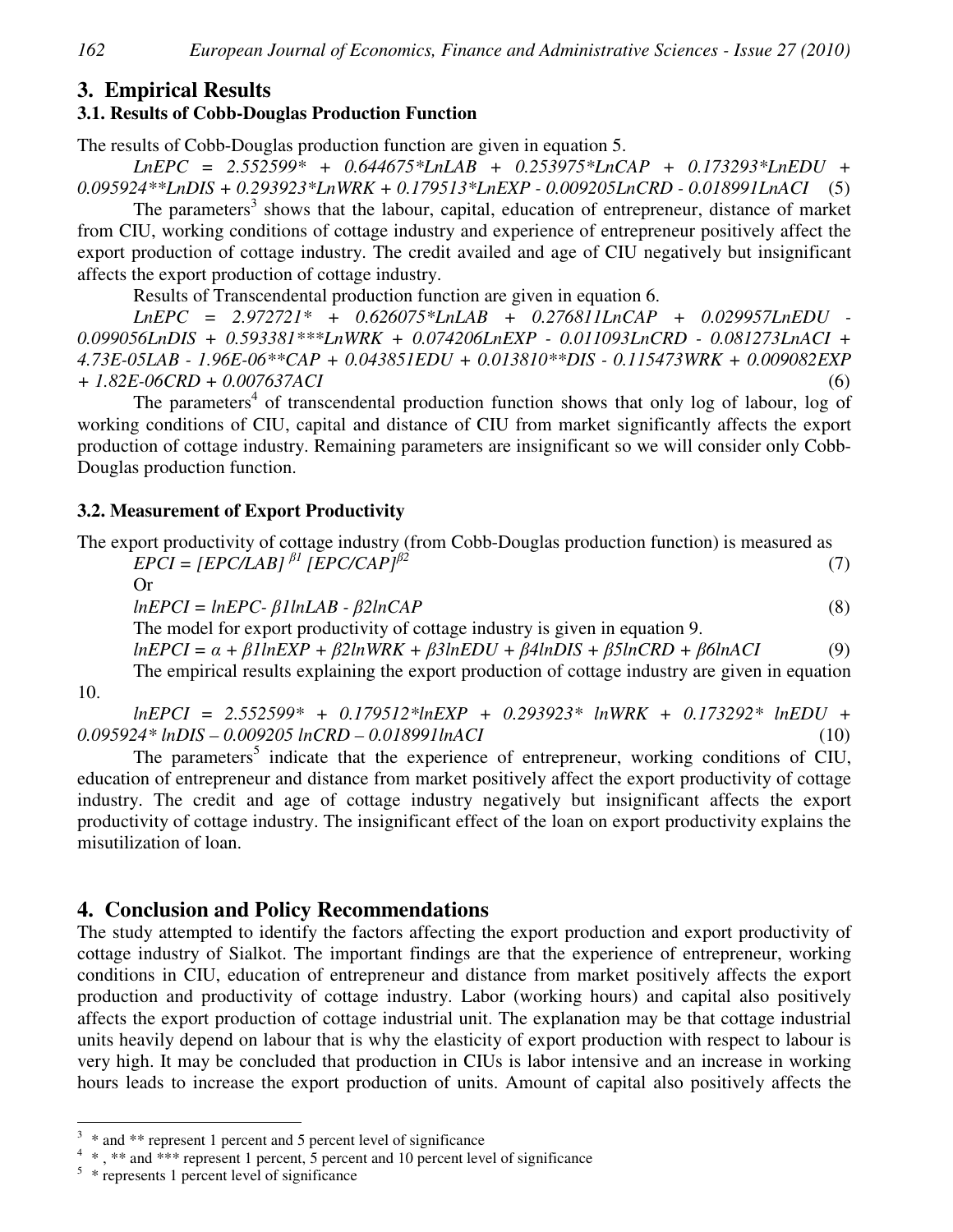export production of unit. The units producing footballs and other sports goods depend less on capital or machinery. On the other hand units producing leather and surgical goods depend equally on labour and capital. The increase in capital in these units directly leads to increase the export production of unit.

The increase in experience and education of entrepreneur leads to increase in export production and productivity of unit (see also Remi, 2010). The explanation is based on the fact that the educated and experienced entrepreneur can use the human as well as the capital resources more efficiently through division of labour, provision of better working conditions, etc. The educated entrepreneur can handle problems more professionally and competently. Similarly, working conditions in unit also raise the export production and productivity of unit. It explains the fact that in the presence of light and fan (particularly in summer season), workers can work longer hours in a day. The availability of safe drinking water, first aid box and satisfactory building conditions helps the workers to stay physically healthy and strong which leads to increase in export production and productivity of unit.

Conceptually the distance from market to unit should affect the production of the unit negatively based on a number of factors like the availability of inputs in the market, marketability of output, availability of technical hands, etc. In our case there is a unique result showing that the distance of the unit from market positively affects the productivity of the unit. It may be explained as in the households living near city few members of the families are working in cottage industries. On the other hand the households living at distance from the city, the more number of family members work in CIU and give more time for work.

The empirical findings have important implications for export production and export productivity of CIUs. First of all, Ministry of Commerce and Industry should make a comprehensive policy plan for cottage industry for technical support and education. Training and education of entrepreneurs should be increased through workshops and training programmes. It may be done through Sialkot Chamber of Commerce and Industry. Working conditions of the unit should be developed. Loans should be provided to the unit in order to improve the working conditions of unit. But these loans should be tied to proper utilization. The micro-finance bank, khushhali bank and commercial banks can play an important role.